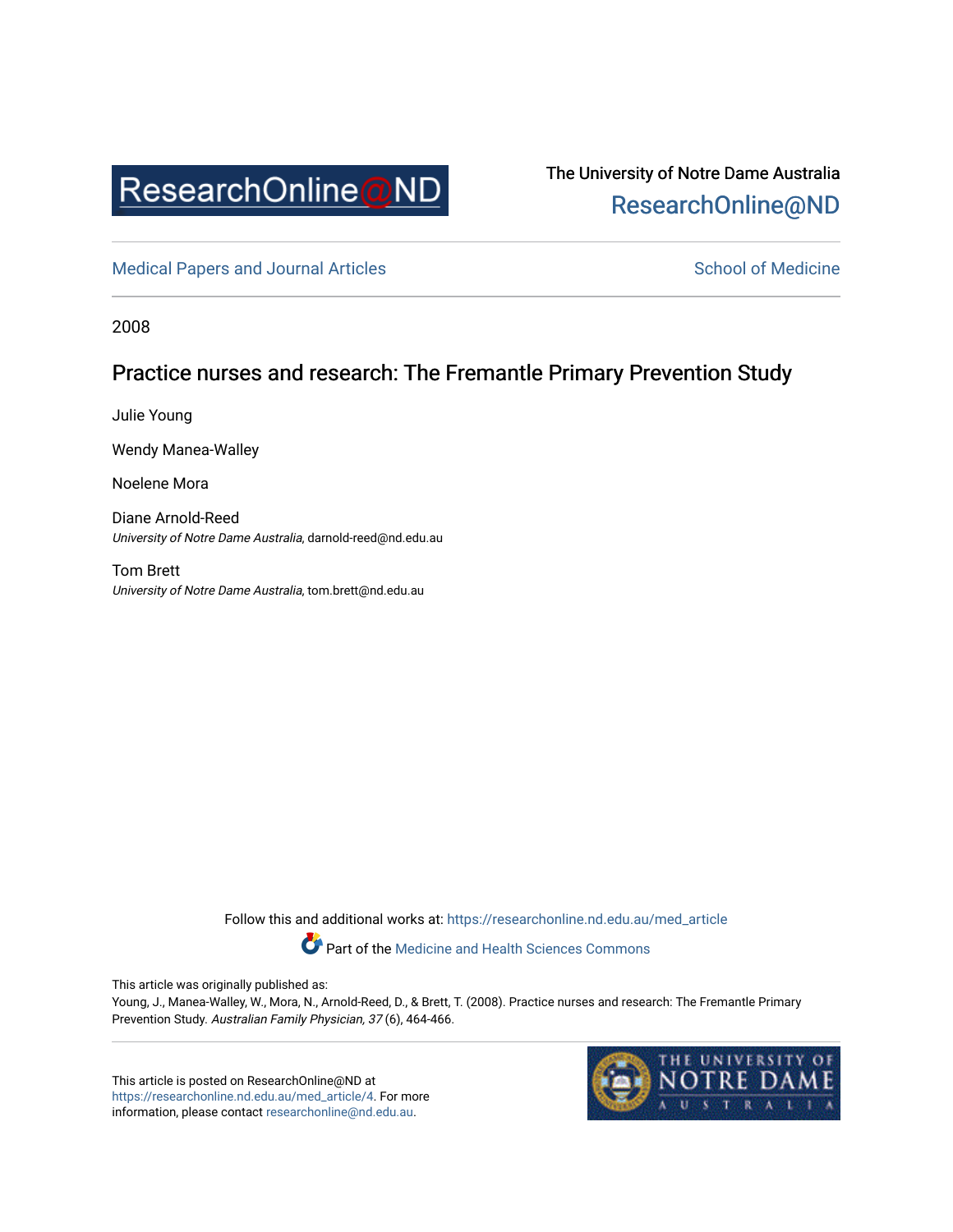

**Julie Young** 

RN, is a practice nurse, Mosman Park, Western Australia.

**Wendy Manea-Walley**  RN, is a practice nurse, Greenwood, Western Australia.

**Noelene Mora** EN, is a practice nurse, Mandurah, Western Australia.

# **Practice nurses and research** The Fremantle Primary Prevention study

#### **Background**

The Primary Health Care Research Evaluation and Development strategy provides financial support for the development of early to mid career researchers through its Research Capacity Building Initiative and Research Development Program. Practice nurses can provide valuable contributions to research practices undertaking research projects.

#### **Objective**

This article documents the experiences of three practice nurses involved in an independently funded cardiovascular research project and how the experience helped to enhance their role in their general practice.

#### **Discussion**

The combination of general practitioner and practice nurse working together is an important component of primary care research. The development of research skills is an exciting option for practice nurses wishing to expand and develop their careers.

**The role of practice nurses (PNs) as essential members of Australian general practice teams continues to evolve and develop.1 To date, the primary focus has been activities such as immunisation, wound management, chronic disease management, care plans, and health assessments for the elderly. More recently, additional Australian Government funding covering specific Medicare items has expanded the PN role. The Primary Health Care Research Evaluation and Development (PHCRED) strategy, through its Research Development Program (RDP) and Research Capacity Building Initiatives, offers PNs the opportunity to gain skills and experience in primary care research.2**

As part of its Primary Care Research Program, Notre Dame Fremantle PHCRED places a high emphasis on encouraging and supporting clinical practices undertaking primary care research. The Fremantle Primary Prevention study (FPPS) is a general practice based research project into risk factor modification for cardiovascular disease. Practice nurses from each of the three general practices involved in the research project (Mandurah, Greenwood and Mosman Park) were awarded RDP fellowships for their contribution to the study.

The study recruited 400 men and women aged 40–80 years from each of the three practices (1200 in total). Recruited patients were randomised to either an intensive arm with 3 monthly PN and/or general practitioner follow up, or to a regular treatment arm with their usual practice attendances and a final follow up consultation after 12 months.

### **The role of PN researchers in the study**

Practice nurses provided the essential coordinating role between individual patients, the medical practice and the study investigators. Critical research roles undertaken by the PNs included:

- identifying suitable target patients for the study
- assisting with randomisation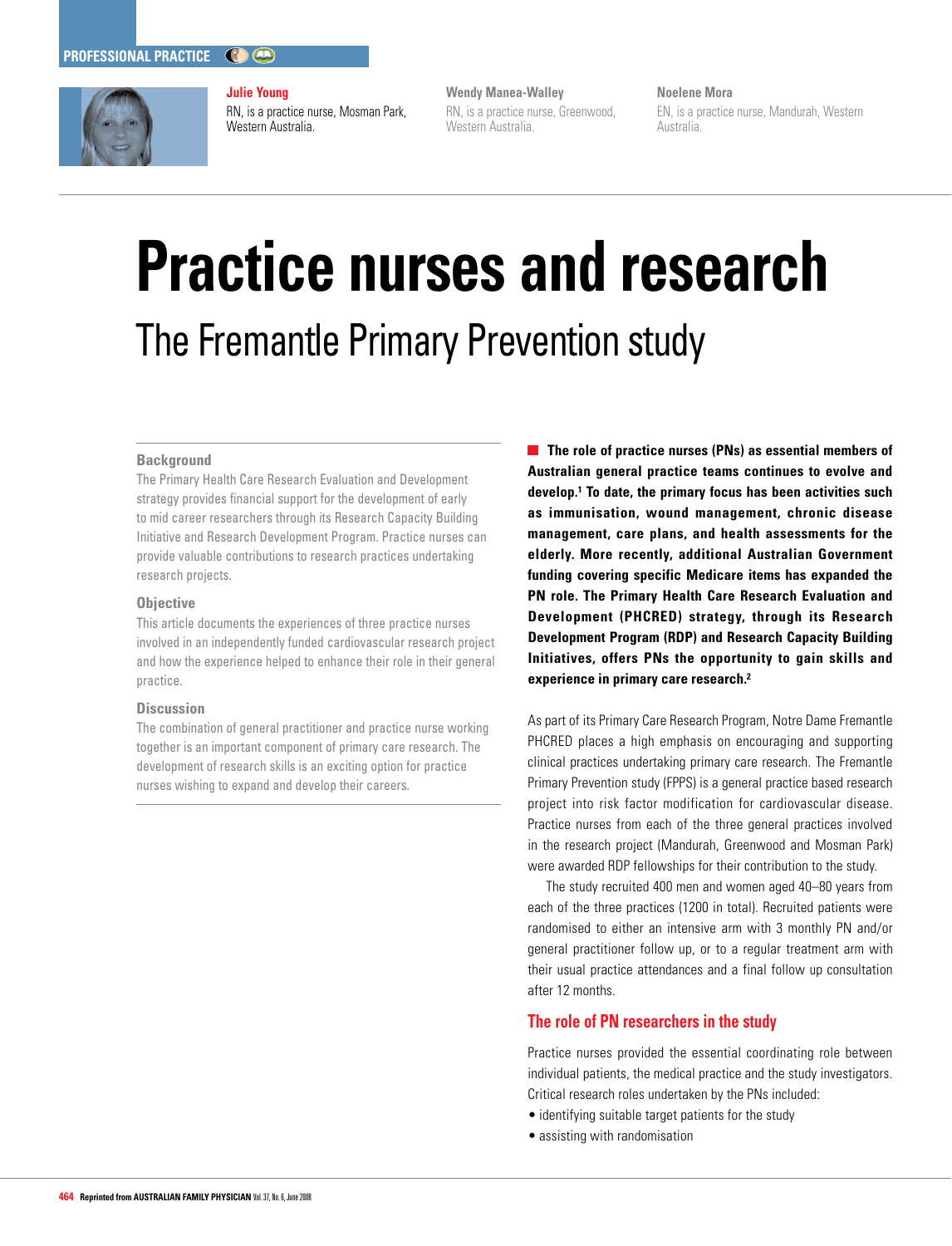#### **Diane Arnold-Reed**

PhD, is Program Co-ordinator, PHCRED Unit, School of Medicine, The University of Notre Dame Australia, Fremantle, Western Australia.

#### **Tom Brett**

MA, MD, MRCGP, FRACGP, is Associate Professor and Director, PHCRED Unit, School of Medicine, The University of Notre Dame Australia, Fremantle, Western Australia. tbrett@nd.edu.au

- providing logistical support for data collection
- • contributing to assessing and recording clinical information on modifiable risk factors
- ensuring data sets on individual patients are complete
- following up on missing data
- providing ongoing supportive counselling to participants
- timely, efficient information transfer to the study research officer.

#### **Initial learning curve**

The FPPS was the first major research experience for all three PNs, and the early phase of the study proved to be especially difficult as each attempted to integrate research demands with practice work.

Practice nurse #1 (PN1) reported that personal reading and research into cardiovascular risk factors resulted in greater confidence and knowledge when talking to patients about the study. This was particularly useful explaining the rationale behind setting specific targets such as the global risk score. By encouraging patients to modify specific risk factors being targeted, PN1 could point to the impact such improvements would have on their global risk score at subsequent visits and on their overall cardiovascular health in the long term.

Similarly, PN2 reported having to devise marketing skills to help with recruitment and to encourage practice doctors to become involved. Her initial difficulties were compounded by an already busy workload and limited physical practice space. These demands meant that at times recruitment had to be deferred and a more opportune time negotiated for the patient to return and complete the process.

The initial targeting and recruitment of 400 patients also proved difficult for PN3. Her larger practice meant that she had to reorganise her work schedule to accommodate peak demand times and still allow dedicated time for undertaking research activities. Independent research funding provided 1 day per week of nurse contribution to the study. For PN3, the practice arranged a dedicated day for research work, whereas in the other two practices, the PNs contributed to the study alongside their normal work.

#### **Effect on other practice staff**

All three PNs commented on the additional workload placed on reception staff, especially in the early phase of the study. The situation became more acute during busy periods when the study was relegated to secondary importance.

Not all GPs were as interested in the study as the key doctors and PN. Potential recruits were often overlooked in such circumstances.

Busy practice workloads placed extra pressure on recruitment.

The timeframe of 3 monthly follow up visits for the intensive arm had less relevance for some, often younger, patients. The added duty of reminder calls inevitably increased the PNs' workload.

#### **Effects of participation**

Over time, the study was viewed as an asset to the practice, and most staff felt empowered by being part of the process. Practice nurse #1 felt that the research process worked better in the small to medium sized practice where there was still an element of personal recognition and where patients generally attended their 'own' doctor.

The PNs provided a valuable role in being able to recognise patients attending the practice for other reasons and opportunistically enquiring about their progress in the study, how they were coping with reaching target goals and providing encouragement. Positive effects are summarised in Table 1, negative effects in Table 2.

## **Discussion**

Practice nurses in clinical research practices receive practical, hands-on experience – a process widely regarded as the best means to enhance proficiency (and interest) in the research process.<sup>3</sup> The PNs involved in the FPPS were enthusiastic about this aspect of their research experience.

The successful promotion and development of research practices depends on the motivation of key personnel.4 The GP-PN axis is the main driving force behind the research agenda. Their complementary roles can highlight the relevance of primary care research and be sufficient inducement for practices to be involved in research.<sup>5,6</sup>

Major obstacles for PNs in research practices include ever increasing workloads, lack of support from medical colleagues and competing demands on their time.<sup>7</sup> Compensation for time spent on research activities is usually nonexistent; inadequate funding is a constant barrier.<sup>5</sup> The fact that research does not usually generate income can be a significant disincentive to some practices. Some GP comments about lack of time may be veiled references to lack of payment.<sup>6</sup> This study sought to address these obstacles by providing some independent funding for PN contributions.

The absence of research infrastructure $8$  in most practices may call for some ingenuity on the part of PNs and GPs. An important strategy for primary care research is to produce key data in areas of relevance to the practice and to feed this evidence back to patient management.<sup>9</sup> A sound, evidence based approach can be a powerful motivating factor to achieve change.